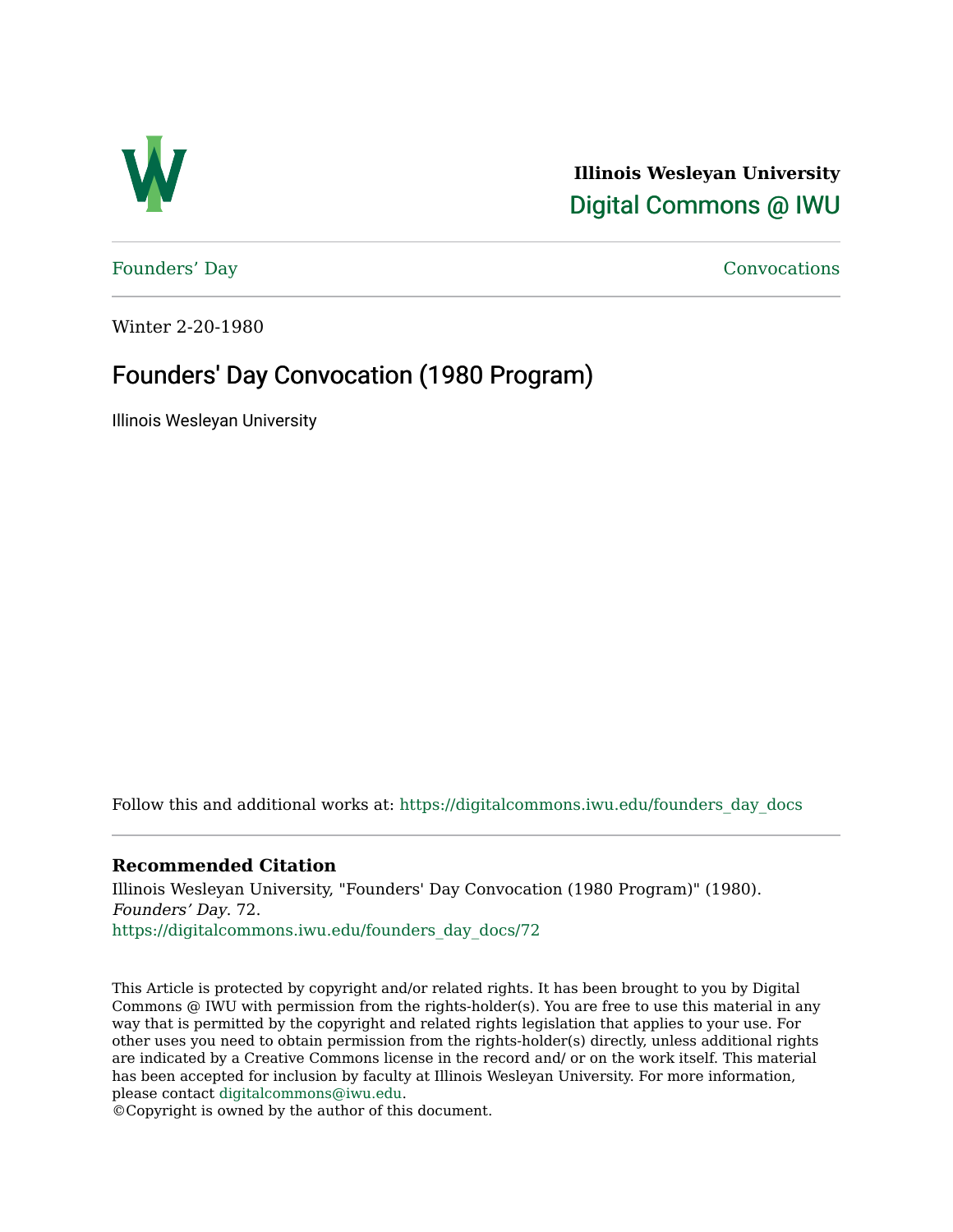# Illinois Wesleyan University

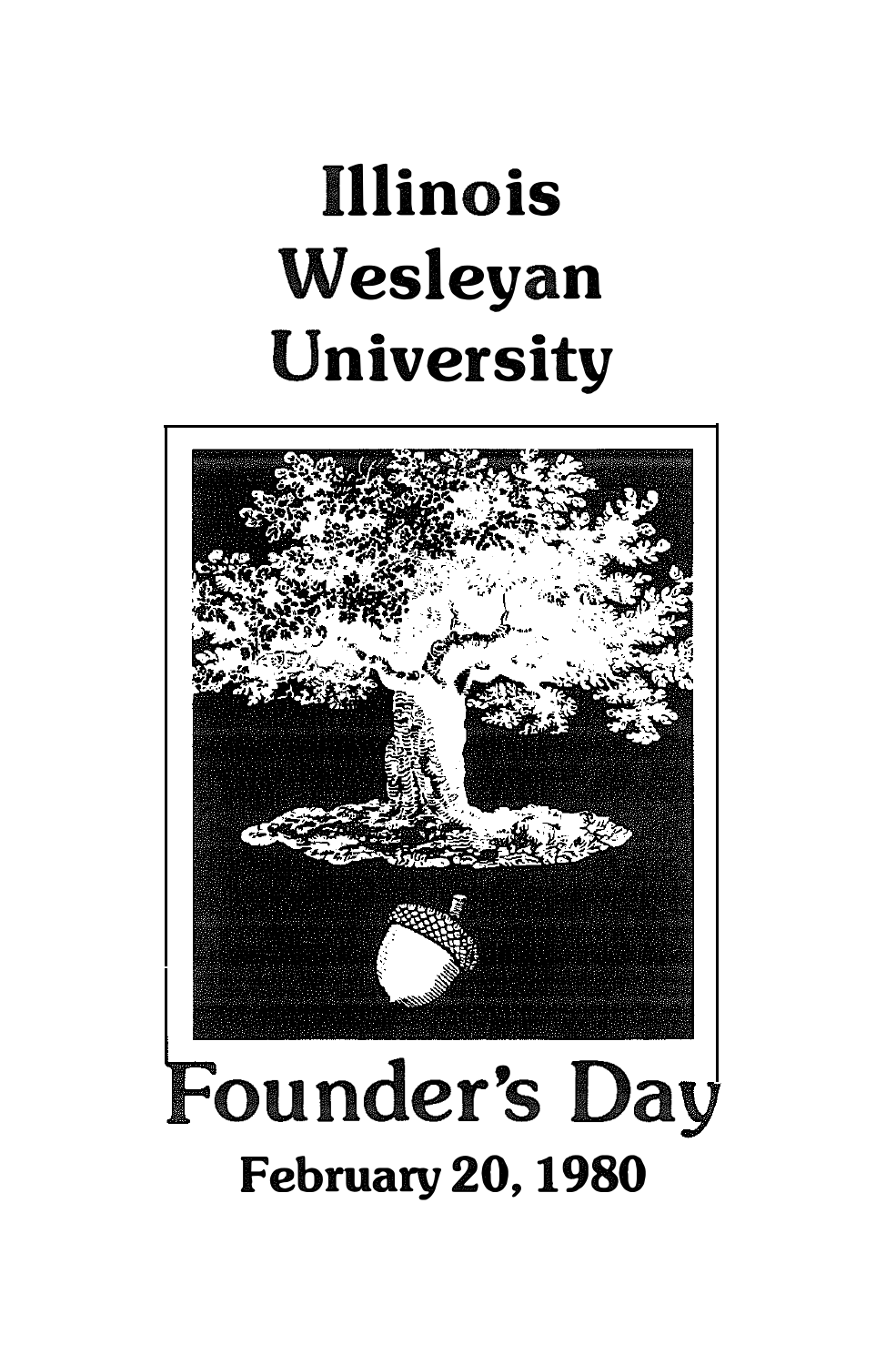#### Dr. William I. Ihlanfeldt '59

Dr. Ihlanfeldt, vice president for institutional relations at Northwestern University in Evanston, returns to his alma mater today. He received a bachelor of science degree from Illinois Wesleyan in 1959, after distinguishing himself in athletics as well as academics. A Belleville native, Ihlanfeldt played baseball and football as an undergraduate, and is a member of Sigma Chi fraternity.

He holds both master's and doctoral degrees from Northwestern, joining the staff at that university in 1964 as director of undergraduate financial aid. Later appointments at NU included director of admission and financial aid, and dean of admission, financial aid and student records. In his present position, he is also



responsible for policy analysis and government relations. In the absence of the university president, Ihlanfeldt is the principal spokesman for Northwestern on external matters.

He has also been a lecturer, consultant and member of the faculty of the School of Education at NU. For the past three summers he has served on the faculty of Snowmass Management Institute in Snowmass, Colorado.

During his tenure at Northwestern, Dr. Ihlanfeldt directed a program funded by the Wieboldt Foundations for the education of minorities, resulting in a substantial change in the demography of the student body. Among his other accomplishments are the implementation of an intergrated admission and financial aid operation; the application of marketing principles to student recruitment; and the design of the university's marketing, pricing and loan strategies. Since 1968, he has been involved in the study of the economics of higher education and has written numerous federal and state proposals relating to the funding of higher education.

Ihlanfeldt is a member of the board of directors of the Student Loan Marketing Association, the executive committee of the Consortium on Financing Higher Education, and the executive committee of the Federation of Independent Illinois Colleges and Universities.

His articles have been published in the College Board Review, Change Magazine, CASE Currents, Liberal Education and the NACAC Journal. He has written chapters in several books and his own book, "Achieving Optimal Enrollment and Tuition Revenues," will be published shortly.

Following his graduation from IWU, Ihlanfeldt spent three years as a counselor and assistant director of admissions at Monticello College and coached high school football at Rich Central for two years before moving on to Northwestern.

He maintains strong ties with Illinois Wesleyan, serving as a class agent since 1970, a three-year member of the Alumni Council and a member of the John Wesley Powell Society, one of the University's annual giving clubs.

He is married to the former Jeannine Huguelet and he has two children.